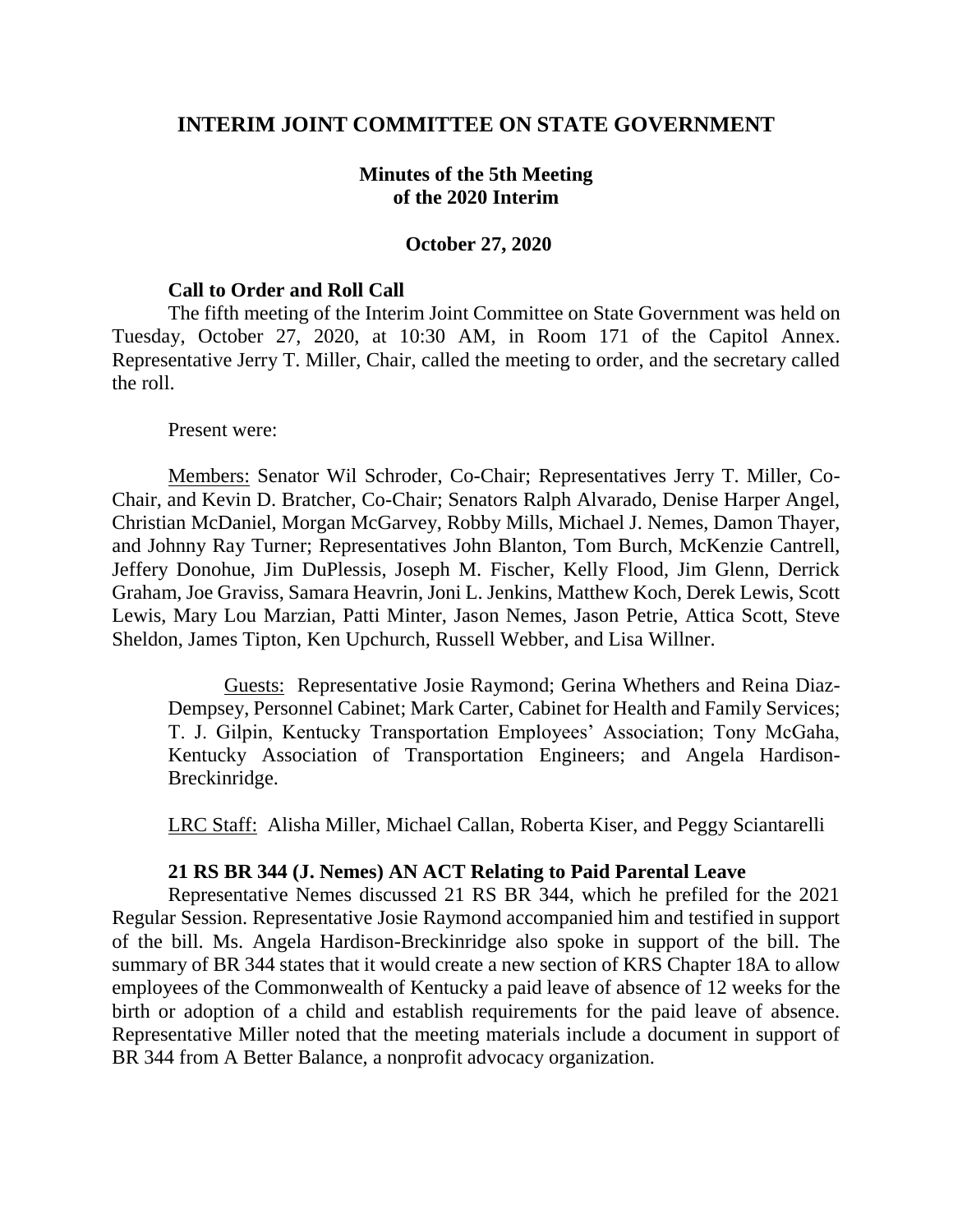Representative Nemes said that a lot of states have already passed similar legislation, and in late 2019, Democrats and Republicans in Congress came together and passed the legislation for federal workers. He and Representative Raymond are bringing this bill, because it is "pro-Kentucky family," "pro-Kentucky jobs," and, most importantly, "pro-Kentucky baby." It is a simple bill which provides that any state employee who has been employed for more than 52 weeks can have 12 weeks of paid parental leave if they have a child by birth or adoption. It would apply to both parents, as is the case in most other states. The employee would have no diminution in seniority or benefits that they might have earned by continuing to work every day.

Representative Raymond said that paid leave gives a family peace of mind in order to focus on the baby during this important but short period in life. Without paid parental leave, mothers may go back to work before they have physically recovered. Nationwide, about 25 percent of mothers go back to work within two weeks of giving birth. Most day cares will not take an infant until it is at least six weeks old. When parents can stay home and focus on the baby, breast feeding rates increase, parental stress is much lower, and, most critically, there is a reduction in infant deaths and hospitalizations. She said she gave birth three times while working for three different employers. She received paid leave one time, and it helped her to feel calmer and more secure. Because paid parental leave leads to reduced infant mortality, she felt that this is something that the legislature needs to address as soon as possible. Paid parental leave creates stronger bonds within the family, and dads who are more involved in caring for the child months and years later. Paid parental leave is also a temporary benefit which ensures that people stay attached to the workforce. Women who take paid parental leave are more likely to be working a year later. Companies that can afford to provide paid parental leave are already doing so, because they see the value for families and for their business.

When asked by Representative Blanton, Representative Nemes explained that the 12 weeks of leave must be used within the first 24 weeks but do not have to be consecutive.

When Senator Nemes questioned the need for the father to also be on paid leave, Representative Nemes said that studies show that it is helpful to the baby and to the father's relationship with the child. Science indicates that it is better to have both paternal and maternal leave. Representative Raymond said that it is important for bonding but also creates a more equitable distribution of child care.

Representative Flood spoke of the importance of shared responsibility, as when she and her husband shared the early weeks when their son was an infant. She said it is also important to recognize that parent gender identity is a less critical factor. When she asked, Representative Nemes clarified that the right to parental leave would apply to individual government employees, with separate rights for the father and the mother.

Committee meeting materials may be accessed online at https://apps.legislature.ky.gov/CommitteeDocuments/33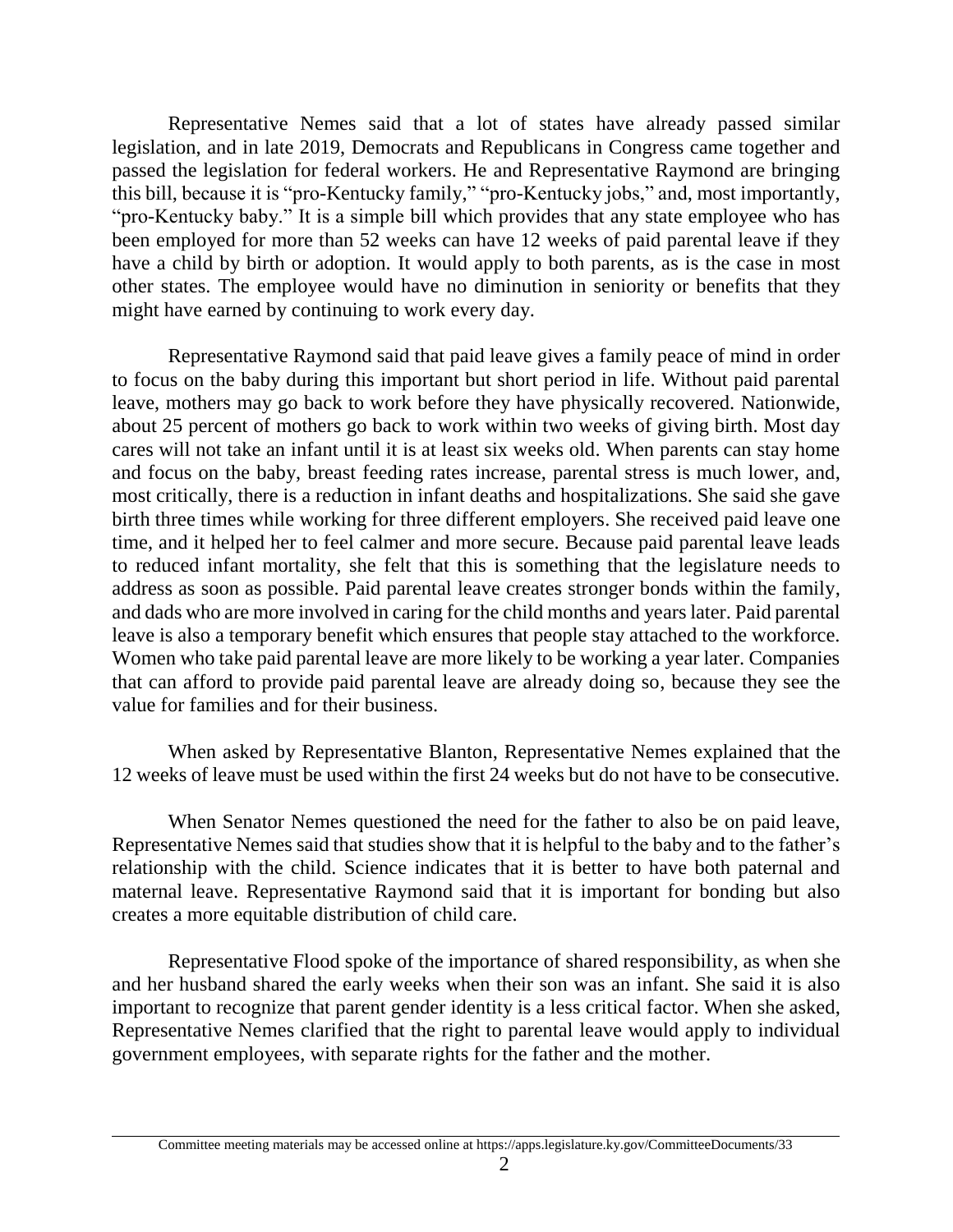Ms. Hardison-Breckinridge said she is a doula, a lactation educator, and a birth worker. She is in favor of expanding access to paid family leave. As a birth worker, she has attended over 100 births and provided post-partem support to many families in Kentucky and other parts of the United States. To birth or adopt a child is a profound experience but can also be one of the most traumatizing. Even healthy successful births can be stressful for the body and mind. The U.S. has one of the highest rates of maternal mortality in the developed world, and black mothers are four times more likely to die than white mothers. There is an overwhelming body of evidence to suggest that paid leave is directly tied to reducing rates of infant mortality. She recently supported a black pregnant woman in Kentucky who had a minimum wage job and practically no support system. After a somewhat traumatic birth, she realized she could not go back to work with no one to care for her child. Before long, she ended up losing her home and was living in a shelter with her newborn. Ms. Hardison-Breckinridge said she has endless stories of birth and families and how society has fallen short in supporting them.

Representative DuPlessis said that BR 344 is not just a "feel good" bill. (His further comments were not audible due to technical problems with the sound system.) Representative Nemes said that a parent must certify that they are taking the leave and the reason why. If someone abuses the benefit, they should be fired by the employer. He thinks that BR 344 can be considered a "feel good" bill; it makes him feel a lot better when fewer children die, when Kentucky women are able to breastfeed their children, and when children can read more effectively and on grade level because their parents were able to provide necessary support in the early stage of their lives.

Representative Bratcher said he has a constituent who is possibly being subjected to discrimination, because she used a doula and is breastfeeding. He would like to talk to Ms. Breckinridge later about how the use of alternative methods might lead to discrimination. Representative Miller said that someone will provide contact information to Ms. Hardison-Breckinridge and that he would appreciate her following up with Representative Bratcher. She responded affirmatively. There were no further questions, and Representative Miller thanked the speakers.

# **2021 Kentucky Employees' Health Plan (KEHP) and LivingWell Promise**

Guest speakers from the Personnel Cabinet were Gerina Whethers, Secretary of the cabinet, and Reina Diaz-Dempsey, Commissioner of the Department of Employee Insurance. They discussed the Kentucky Employees' Health Plan for 2021. Their testimony included a PowerPoint presentation, which also included information about KEHP's expansion of coverage in response to COVID-19.

Ms. Whethers stated that, as of September 30, KEHP covers 292,703 members; 180,165 are active employees and pre-65 retirees. School boards comprise 52 percent of the membership, early retirees 24 percent, state agencies 19 percent, and quasi groups five percent.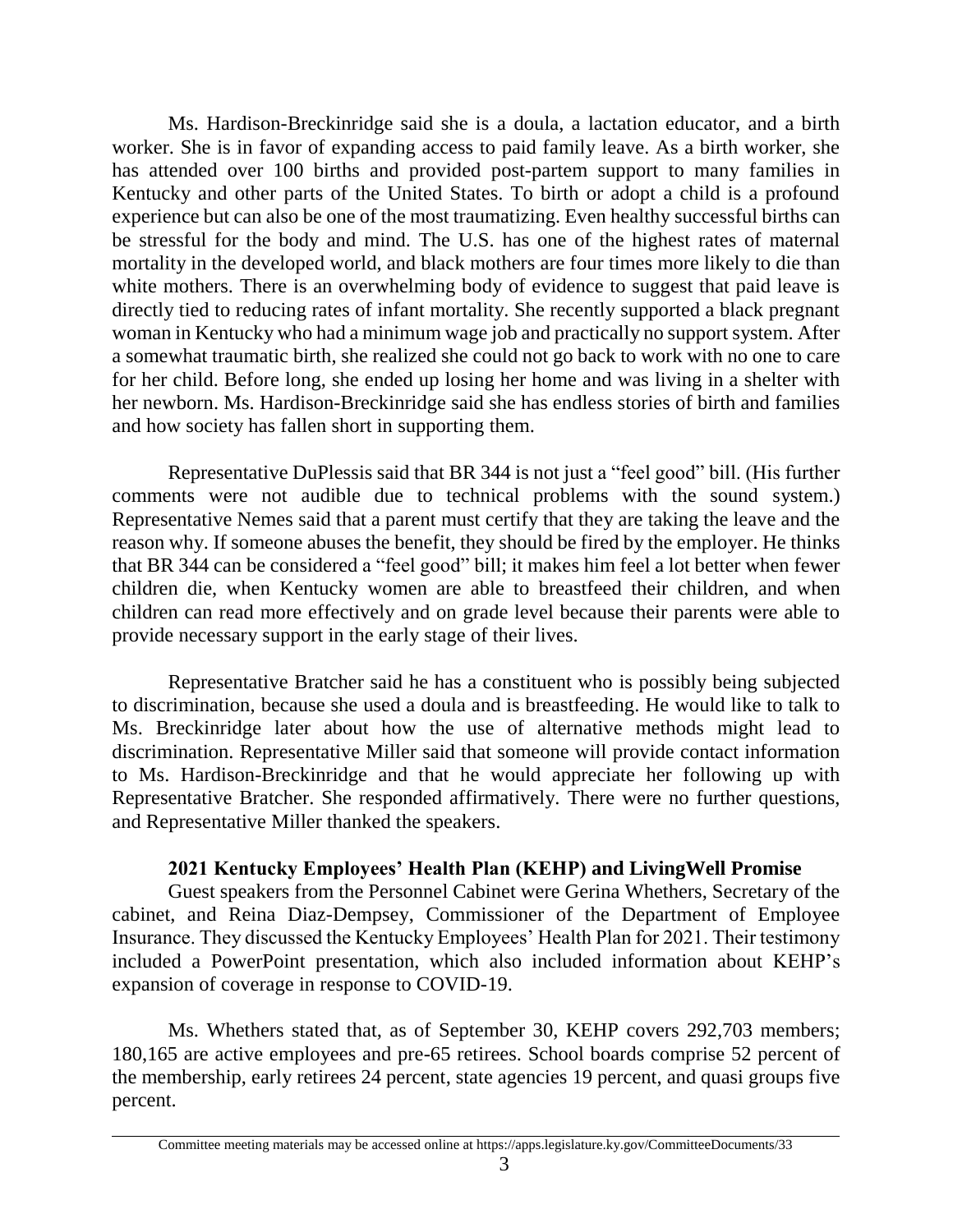Ms. Diaz-Dempsey reviewed the health plan for 2021. She said that KEHP annual plan spend is approximately \$1.9 billion and that 95 percent of KEHP expenses are for claims payments. Plan expenses include 63 percent for medical claims; 27 percent for prescription claims; five percent for health reimbursement account (HRA) claims; four percent for medical administration; 0.5 percent for prescription administration expenses; and 0.5 percent for operating expenses. Department of Employment Insurance salaries represent less than one-quarter of a penny for every dollar spent.

For 2021, the employer premium will increase three percent. Employee premiums will also increase three percent, with an average increase of \$6.02/month. The highest increase for employees will be \$20.46/month. There will be no changes in deductibles and out-of-pocket maximums. In LivingWell PPO, the most expensive plan, the copay for specialty visits and the prescription copay will each increase by \$5. These are the first changes to LivingWell PPO since 2014. A two-tier prescription Value Formulary will be in effect for all plans.

StayWell will continue as the wellness vendor in 2021. In April and July 2020, StayWell experienced data breaches and had to temporarily take its website down in order to implement additional security measures. The new wellness platform, beginning in January 2021, is WebMD One. It will provide improved security measures, with knowledge-based authentication.

The 2021 LivingWell Promise must be completed by July 1 in order to earn a premium discount of up to \$40/month for the next plan year. The 2020 deadline for completing the Promise was extended to September 14 in order to qualify for discounts for the 2021 plan year. In 2020, the LivingWell Promise completion rate was 89 percent.

KEHP's response to COVID-19 in 2020 included no member cost share for screening and testing; 100 percent coverage for inpatient and outpatient treatment for COVID-19; approval of early refills on 30-day prescriptions for maintenance medications; extension of pharmacy prior authorizations by 90 days for those set to expire before June 30; increased flexible spending account (FSA) carryovers; extended runout period to April 2020 for FSAs and HRAs; allowance of mid-year FSA changes without a qualifying event; and waiver of member cost share for certain telehealth services through September 30. Ms. Whether's and Ms. Diaz-Dempsey's slide presentation also included a description of KEHP's free and low-cost member benefits: Rethink; SmartShopper; LiveHealth Online; Diabetes Prevention Program; and the Diabetes, COPD, and Asthma value benefits.

Representative Graham asked whether the 2020 extended runout period for carryover of FSA/HRA balances would be in effect also for 2021. Ms. Diaz-Dempsey responded affirmatively.

Committee meeting materials may be accessed online at https://apps.legislature.ky.gov/CommitteeDocuments/33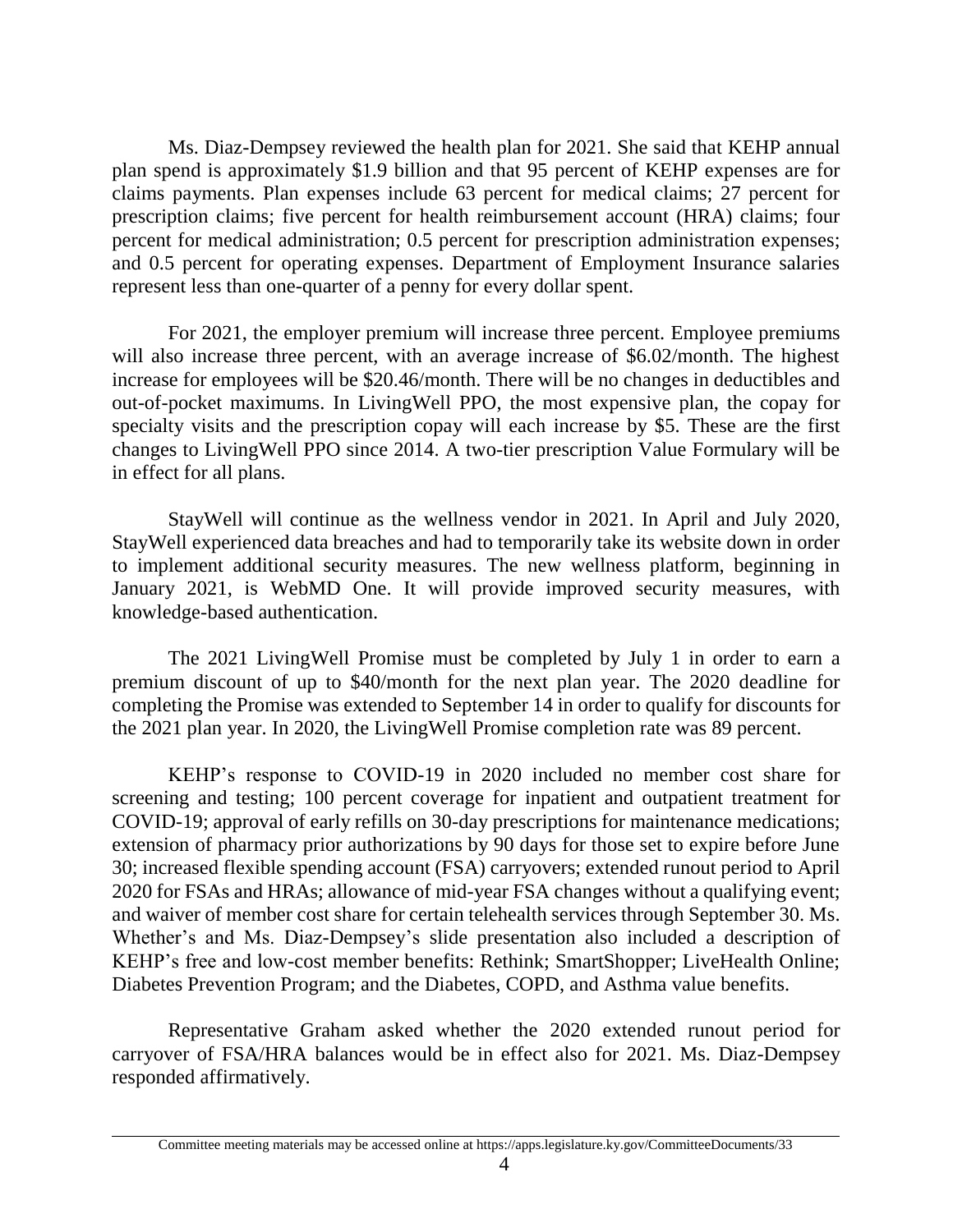Senator Alvarado commended KEHP for being able to use 95 percent of expenses for claims payments, with only five percent going toward operating expenses. Ms. Diaz-Dempsey noted that one contributing factor is that the KEHP vendors provide good value for the plan. Senator Alvarado said he appreciates the cabinet's handling of the data breaches in 2020 and asked how quickly the cabinet was able to react. Ms. Whethers said she could not give an exact date but that the response was quick, and it complied with the 72-hour deadline provided in state law. The cabinet researched the cause of the incidents and promptly notified plan members and state agencies. Discussion concluded, and Representative Miller thanked Ms. Whethers and Ms. Diaz-Dempsey for their presentation.

## **Update on Contact Tracing**

Guest speaker was Mark Carter, Executive Advisor in the Department of Public Health (KDPH), Cabinet for Health and Family Services. His testimony included a PowerPoint presentation.

Mr. Carter said that 60 of 61 local health departments (LHDs) now use the Kentucky Contact Tracing and Tracking (KYCTT) System. By mid-November, all 61 will be using the system. Five LHDs currently require additional assistance to use the system. Since the KYCTT System went live in May 2020, the KDPH and LHDs have used the system to investigate and identify COVID-19 patients to assess risk, monitor symptoms, and track potential contacts; to contact potential contacts to notify of possible exposure and assess risk; and to follow up with patients and contacts to help track symptoms and provide support to safely quarantine or isolate. There are 34,115+ initial case investigations either in progress or completed; 59,940+ case follow-ups in progress or completed; 50,471+ patient contact settings that have been created; and 27,328+ active patient contacts that have been created.

The CTI Call Solution functionality allows disease investigators and contact tracers to use their laptops to make telephone calls. It establishes a single KYCTT phone number to be used by Kentuckians and helps the LHDs manage call volume, surges, scam calls, and data tracking. Its use is optional and is being used by a few LHDs. If adopted further, it will ultimately provide a lot of good data, including the number of calls that are made and how long it takes to get an answer. Because most of the LHDs are using their own systems, consolidated call data is not available.

LHDs have participated in live interactive virtual trainings to acclimate and effectively navigate the KYCTT System, utilizing the latest technology updates each week. There is ongoing virtual site support which provides small, open group discussions in which LHDs can ask direct questions about the system. Active office hours are available for LHDs to provide more direct support about KYCTT reporting and CTI call functionality.

Committee meeting materials may be accessed online at https://apps.legislature.ky.gov/CommitteeDocuments/33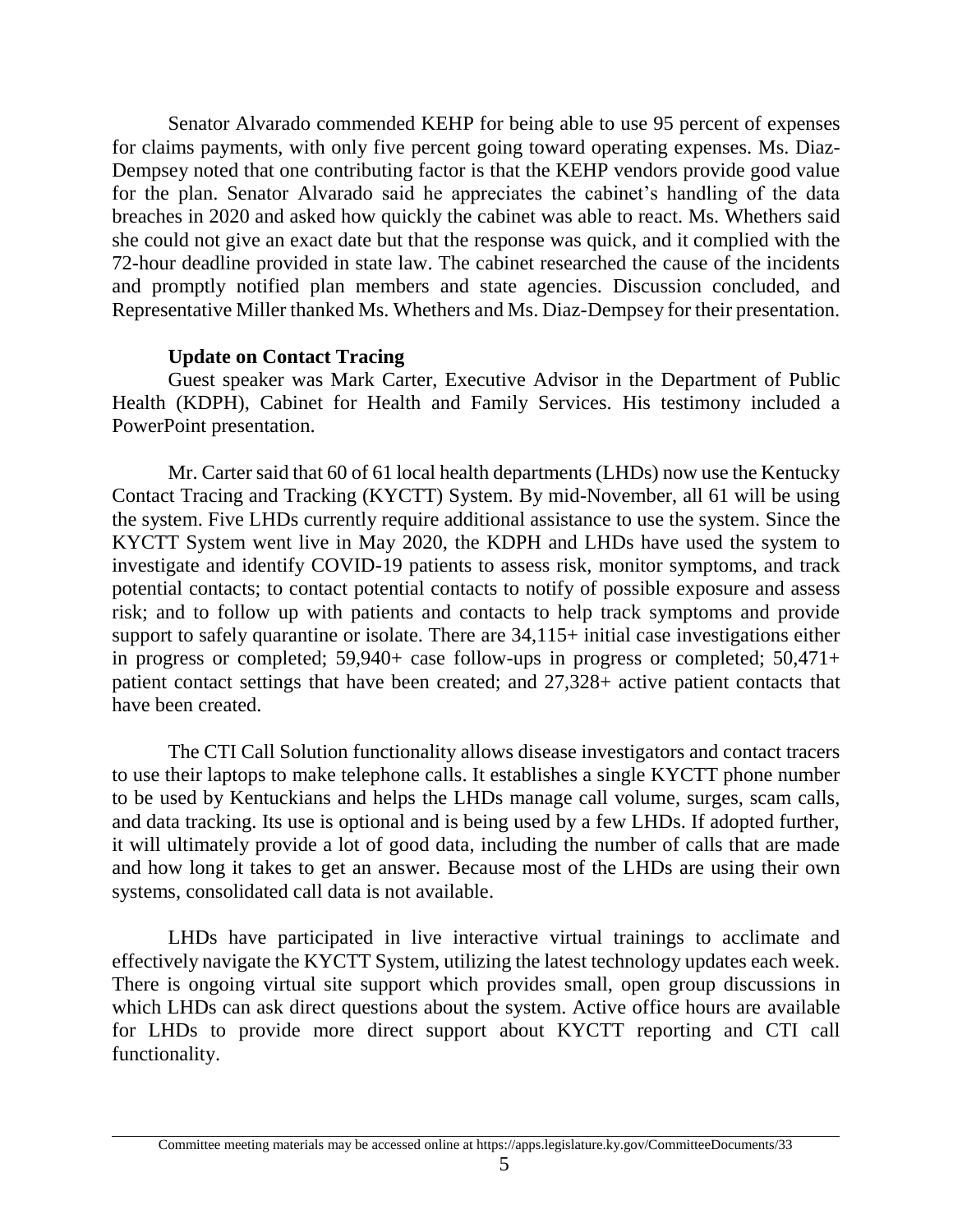Educational materials are available for download in multiple languages on "kycovid19.ky.gov." The KYCTT system has engaged with many groups, including county judge/executives, chambers of commerce, Rotary organizations, area development districts, and school systems. The KYCTT Change Agent Network provides an open line of communication with local health departments. A weekly Local Health Department Newsletter is distributed to communicate important updates, release notes, and materials that are available for distribution. Efforts continue to focus on informing, promoting, and streamlining COVID-19 and contact tracing communications.

Mr. Carter said that 1,337 persons are deployed in the state to engage in the disease investigation and contact tracing effort. When the pandemic first arrived, there were about 431 staff located within the LHDs; 906 new staff have been added since then. Approximately 200 staff are located in Jefferson County. There are 452 disease investigators, which typically are registered nurses or clinicians. There are 794 contact tracers, 68 state and regional team members, and 23 social support connectors.

Mr. Carter said that the number of cases have begun to tax staffing, but, generally, they are keeping up with efforts to control the disease. There is currently capacity for additional staffing, but if the number of cases continues to increase, it will become more of a challenge. It is important for people to understand and embrace the fact that control of the disease requires an integrated effort. Testing, social distancing, and masking must work together with contact tracing to help stop spread of the disease.

When asked by Representative Miller, Mr. Carter confirmed that data on "hotspots" is being gathered in the LHDs, and it goes to the Department of Health in Frankfort. LHD resources are coordinating the search, and the data is generally available to public health officials.

Representative Jenkins asked whether the initial contract for the contact tracing program is ongoing and whether there are plans to bring it entirely in-house as a state government function. Mr. Carter said that Kentucky is still operating through the staffing contract, with federal funding through the CARES Act. There is a December 30 deadline that would need to be extended by the federal government. He believes the plan at this time is to continue the same staffing arrangements, with perhaps some adjustments.

Representative Marzian asked whether Kentucky will have money to extend the contract if CARES Act money is depleted. Mr. Carter said that there is sufficient funding to take Kentucky well into next year. A deadline of December 30 was placed on using that funding. All that is needed from the federal government is an extension of the date into next year, and he thinks it probably will be extended. The Department of Health is in the process of looking at all funding to determine where there may be some flexibility. In the event that CARES funding is either curtailed or stopped, the department would do its best to maintain as many resources as possible, going into 2021. He said they have not used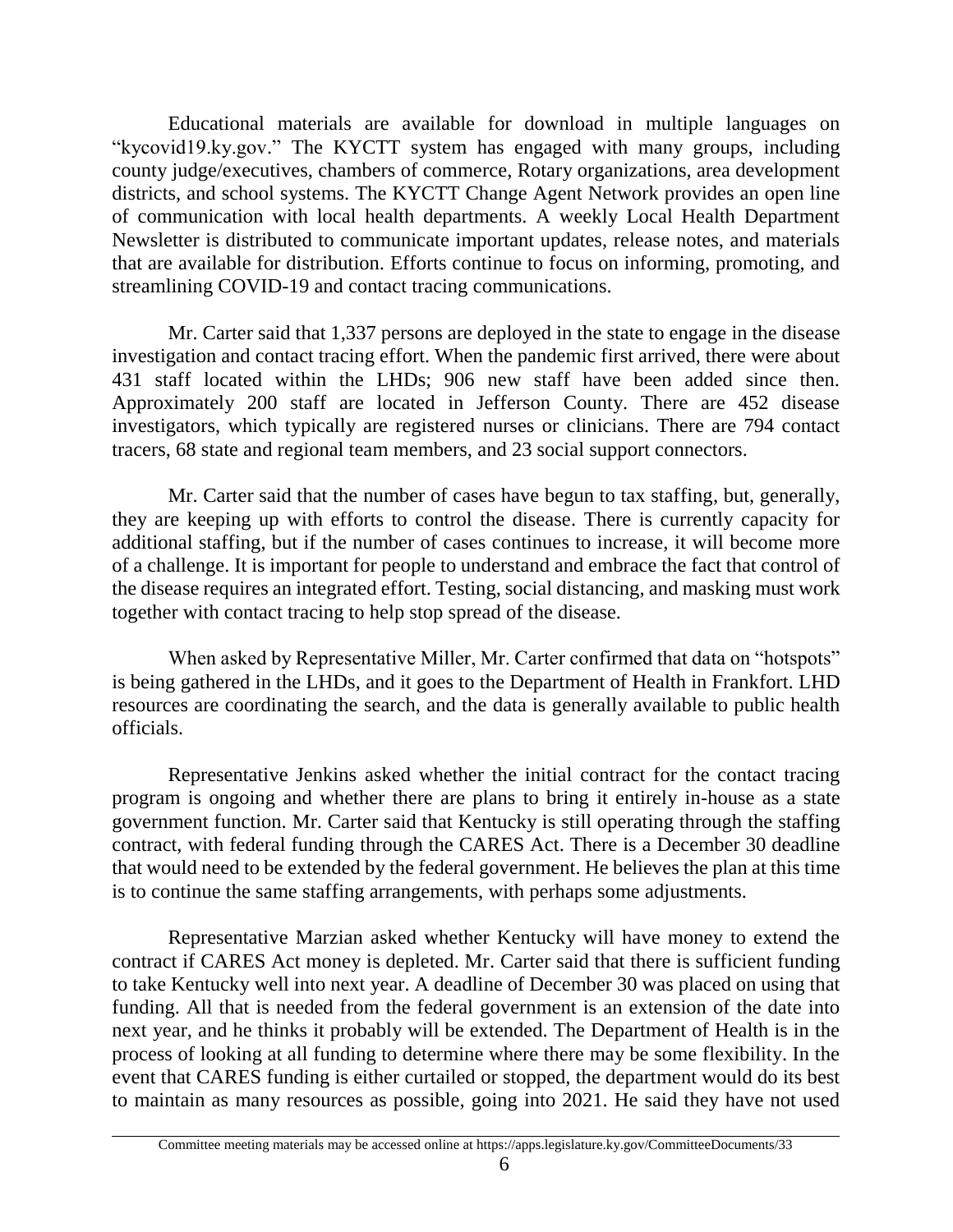mobile apps or electronic contact tracing applications, primarily due to concern about efficacy and privacy. The department will need to look at those as an alternative, should there be a loss of staffing. He is optimistic that will not happen, but there is planning to address that contingency.

Representative Nemes asked where the increase in cases is originating and why the public is not given access to data that is made available to health department experts. Access to that data might help promote more compliance with CDC recommendations and requirements. Mr. Carter said it is his observation that the cases are coming from "all over the place." The infection spread seems to be broad-based. In terms of the sharing of data, one of the challenges has been to get valid data and to get a better system in place that allows for the real time sharing of that data. It has just been within the last month that all LHDs have come fully on board with the system. He thinks that in the next two weeks there will be much better data that will be actionable and that can be shared more broadly. He believes that the department and the LHDs have done a good job getting the data.

Senator Alvarado asked how much the contact tracing program is costing Kentucky on a monthly basis. Mr. Carter said that it is about \$8.5 million monthly. The department has about \$78 million of CARES money and spent about \$13 million through August 13. He believes \$8.5 million will be the average monthly spend.

Senator Alvarado asked whether there are plans to continue contact tracing of COVID-19 after it comes under control. Mr. Carter said that as the vaccine is rolled out and the infection is being controlled, there will not be a need for 1300 contact tracers. The variable would be the timing--when a vaccine will be available, when there is a reduction in the spread. Part of the department's contingency plan is to evaluate and anticipate that. The number of tracers could then be reduced to a level that matches the requirements for contact tracing across the state.

Representative Miller said if there is any information that Dr. Stack would like to provide the committee, it will be shared with all of the members. He doubts there will be an opportunity in the November interim joint committee meeting—which is scheduled to be the final meeting—to have him testify, but the committee would appreciate any written statements he would like to make regarding contact tracing, its effectiveness, and what is being done with the information. Discussion concluded, and Representative Miller thanked Mr. Carter for his presentation.

# **21 RS BR 70 (Tipton, D. Lewis), Relating to State Employee Compensation**

Representative Tipton and his co-sponsor, Representative Derek Lewis, discussed BR 70, which they have prefiled for the 2021 regular session. Testifying with them in support of the legislation were T. J. Gilpin, President, Kentucky Transportation Employees' Association, and Tony McGaha, President, Kentucky Association of Transportation Engineers. The summary of the bill states that it would amend KRS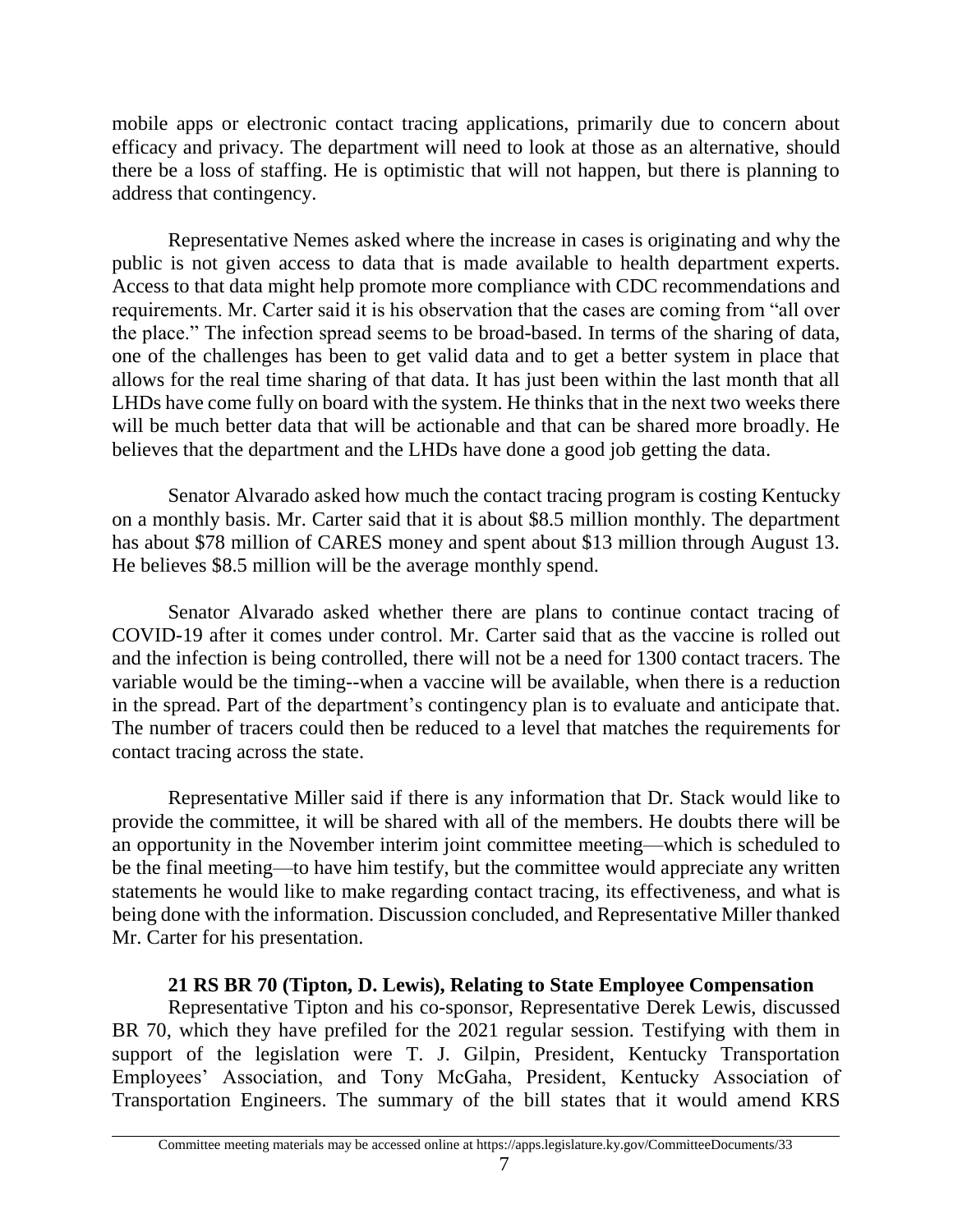18A.355 to provide for an annual cost-of-living adjustment for state employees, with the cost-of-living adjustment being the average of the consumer price index (CPI) for the two calendar years prior to the biennium and not less than zero; and amend KRS 18A.110 and 48.130 to conform; effective July 1, 2022.

Representative Tipton said that HB 143, relating to state employee compensation, was heard by the House State Government Committee during the 2020 regular session but was recommitted to the Appropriations and Revenue Committee. Representative Graviss has prefiled similar legislation, BR 180. Under current state law, all state employees are supposed to receive a five percent salary increase every year. The last time this occurred was July 1, 2001. The economy is different today, and the idea of the legislation is to provide a more attainable goal regarding compensation. BR 70 would replace the previous five percent with a CPI factor. The fiscal note on HB 143 was based on a 2.25 percent CPI and compared the 2.25 percent not with five percent but with zero percent. KRS 157.420 provides that certified teachers will receive a raise any time that state employees receive an increase. Historically, when that has happened, classified employees in the school system, as well as legislative and judicial employees, have also been given that same raise. When the 2020 budget bill, HB 352, left the House, it included a provision for a one percent cost-of-living increase in salary for all state employees, including legislative and judicial employees, and certified teachers and classified school employees. Kentucky State Police already has a CPI formula in place. BR 70 differs from HB 143 in that it includes a delayed effective date of July 1, 2022. There is a lot of uncertainty about future revenue, and it was felt to be more prudent to put a delayed effective date in statute.

Mr. McGaha said that from 2014-2019 the Transportation Cabinet lost 118 of 450 engineers and that 28 of the 118 left Kentucky. In the past year, the Cabinet has also lost five directors. Directors—the highest merit positions in the cabinet—are leaving in spite of the uncertain 2020 job market. Mr. McGaha said he is a branch manager in Lexington district 7, covering construction and maintenance for Fayette, Jessamine, Scott, and Woodford Counties. The cabinet is also losing—and having a hard time hiring maintenance employees. Starting pay for an entry level maintenance employee is \$13.27/hour. His district has a goal of 48 maintenance employees but is currently short 12 positions, with Woodford County having only seven. It is also difficult to retain employees, because there is no cost-of-living increase and because better jobs are available elsewhere.

Mr. Gilpin said the Kentucky Transportation Employees' Association membership has about 1,500 employees in the Transportation Cabinet. The association supports BR 70. It is understood, given the challenges to the state budget—even before COVID-19—that five percent is an unrealistic goal and that using the CPI is a more realistic number.

Representative Graviss thanked Representative Tipton and said he much appreciates their working relationship. Their constituents also appreciate the way legislators from different parties can work together in a bipartisan manner. He said that BR 70 is desperately